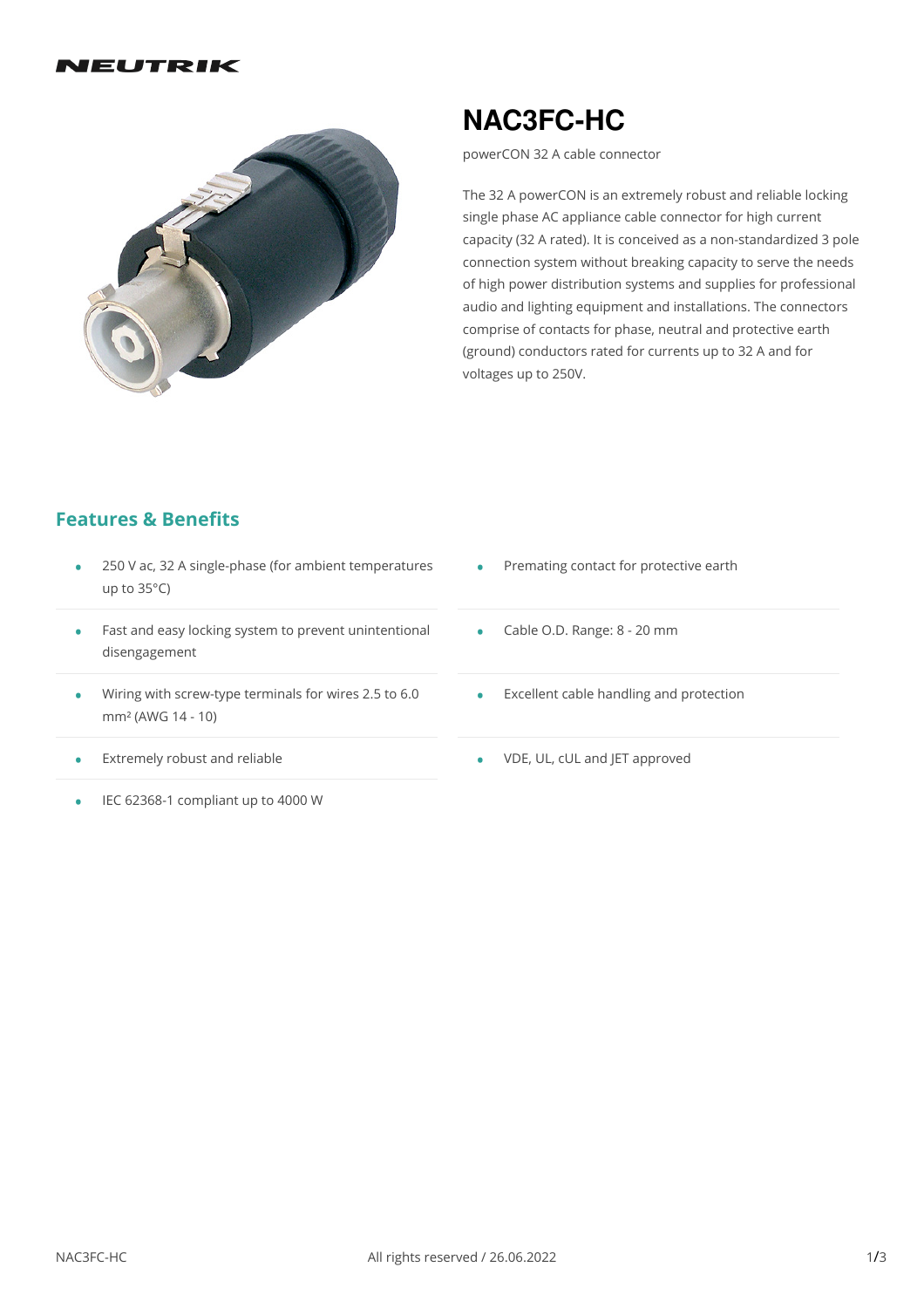### **NEUTRIK**

## **Technical Information**

| <b>Product</b>         |           |
|------------------------|-----------|
| <b>Title</b>           | NAC3FC-HC |
| <b>Connection Type</b> | powerCON  |
| Gender                 | female    |

## **Electrical**

| $-0.0011001$                 |                         |
|------------------------------|-------------------------|
| <b>Contact resistance</b>    | $\leq$ 3 m $\Omega$     |
| Dielectric strength          | 4 kVdc / 2.8 kVac       |
| <b>Insulation resistance</b> | $>$ 10 GΩ (initial)     |
| Rated current per contact    | 32 A (30A for cUL)      |
| <b>Rating Europe</b>         | EN 61984: 32 A 250 V AC |
| <b>Rating USA</b>            | UL 1977: 32 A 250 V AC  |

| <b>Mechanical</b>     |                           |
|-----------------------|---------------------------|
| Cable O.D.            | $8 - 20$ mm               |
| Lifetime              | > 1000 mating cycles      |
| Wiresize              | $2.5 - 6$ mm <sup>2</sup> |
| Wiresize              | 14 - 10 AWG               |
| <b>Wiring</b>         | screw terminals           |
| <b>Locking device</b> | Quick Lock                |

| <b>Material</b>        |                            |
|------------------------|----------------------------|
| <b>Contact plating</b> | 4 µm Ag                    |
| <b>Contacts</b>        | Brass (CuZn39Pb3)          |
| <b>Insert</b>          | Polyamide (PA 6.6 25 % GR) |
| <b>Locking element</b> | Zinc diecast (ZnAl4Cu1)    |
| <b>Shell</b>           | Polyamide (PA 6 30 % GR)   |
| <b>Strain relief</b>   | Polyacetal (POM)           |